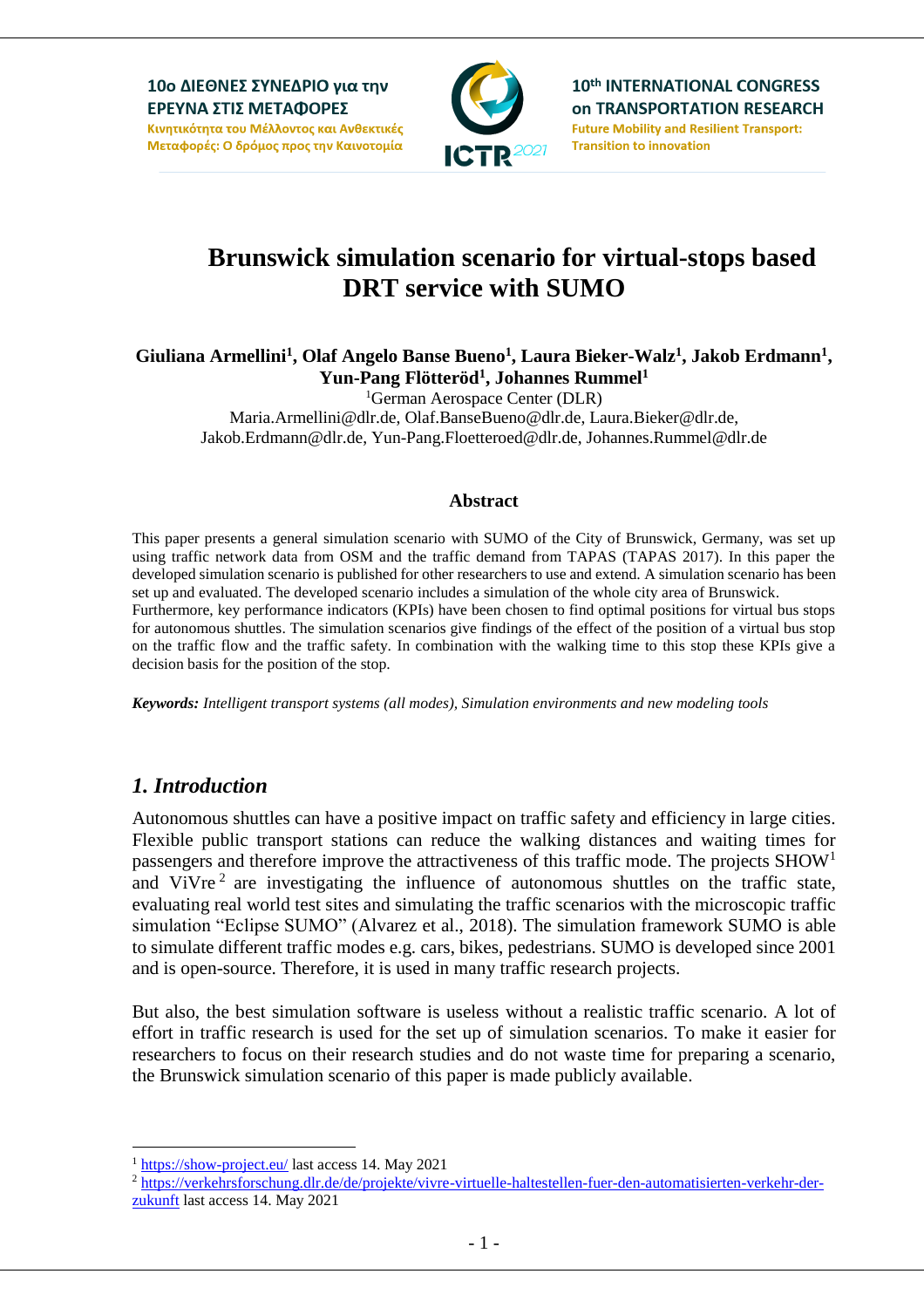

10th INTERNATIONAL CONGRESS **on TRANSPORTATION RESEARCH Future Mobility and Resilient Transport: Transition to innovation** 

### *1.1 Virtual stops*

A virtual stop is a non-fixed (as in flexible, unestablished and movable) place where vehicles are able to briefly stop in order to pick-up or drop-off passengers. These sites are not necessarily tied to any infrastructure (hence the name *virtual*), do not have to be structurally recognizable and may vary according to passenger- or vehicle requirements / needs.

On principle, virtual stops can be placed almost everywhere a vehicle and pedestrian have access to. A large variety of places may be preferred, such as bus stops, dead ends, access roads, auxiliary lanes, public parking areas, etc.; it does not mean that every available stopping site automatically qualifies as a virtual stop, some conditions must be met. These conditions vary on a use-case basis, and could be broadly classified under user, vehicle, scheduling and traffic requirements / preferences. If for a certain area multiple potential virtual stops can be identified, a ranking of the stops should be performed, according to the desired conditions, weighting each requirement correspondingly.

### *1.1.1 Advantages and disadvantages*

Using demand-responsive stops can have multiple advantages. Stopping places being now a variable, may allow some route optimizations -this is especially appealing to demandresponsive transports (DRTs) and shared DRTs (SDRTs)- reduce walking distances, offer more attractive and secure stops for people with special needs, and so on. Not being committed to a fixed location also enables the ability to consider real-time traffic, road and meteorological conditions, and modify the stopping places accordingly. Reducing *service time* (time spent boarding and de-boarding) is now possible by grouping nearby passengers into one virtual stop (here known as *meeting point*) rather than having multiple door-to-door stops, this is beneficial for SDRT services (Czioska, P. *et al.*, 2019).

On the other hand, by not relying on well-established, known and marked stops, it may occur that in some cases users would find themselves not able to locate the stops. In addition, well curated and updated data in order to select and rank the virtual stops is also crucial.

#### *1.1.2 Assessing a virtual stop*

In order to reckon the suitability of a certain virtual stop, some key aspects may be evaluated and compared to other virtual stops and to preset values. Depending on the case, some features will prevail over others. This assessment occurs on a case by case basis and depends on the desired requirements for an optimal virtual stop, for each case. Some aspects to consider can be (according to different points of view):

#### *User-related (passenger)*

Be easy to find and access, convenience, short walking distance, safe and easy to hop on / get off, seating availability, proper lighting, safety, accessibility-related needs, roofing, etc.

#### *Vehicle-related*

• Have enough space to stop, stopping is permitted, easy to locate, etc.

#### *Scheduling-related*

Short routes, fewer detours, fewer stops, high occupancy, etc.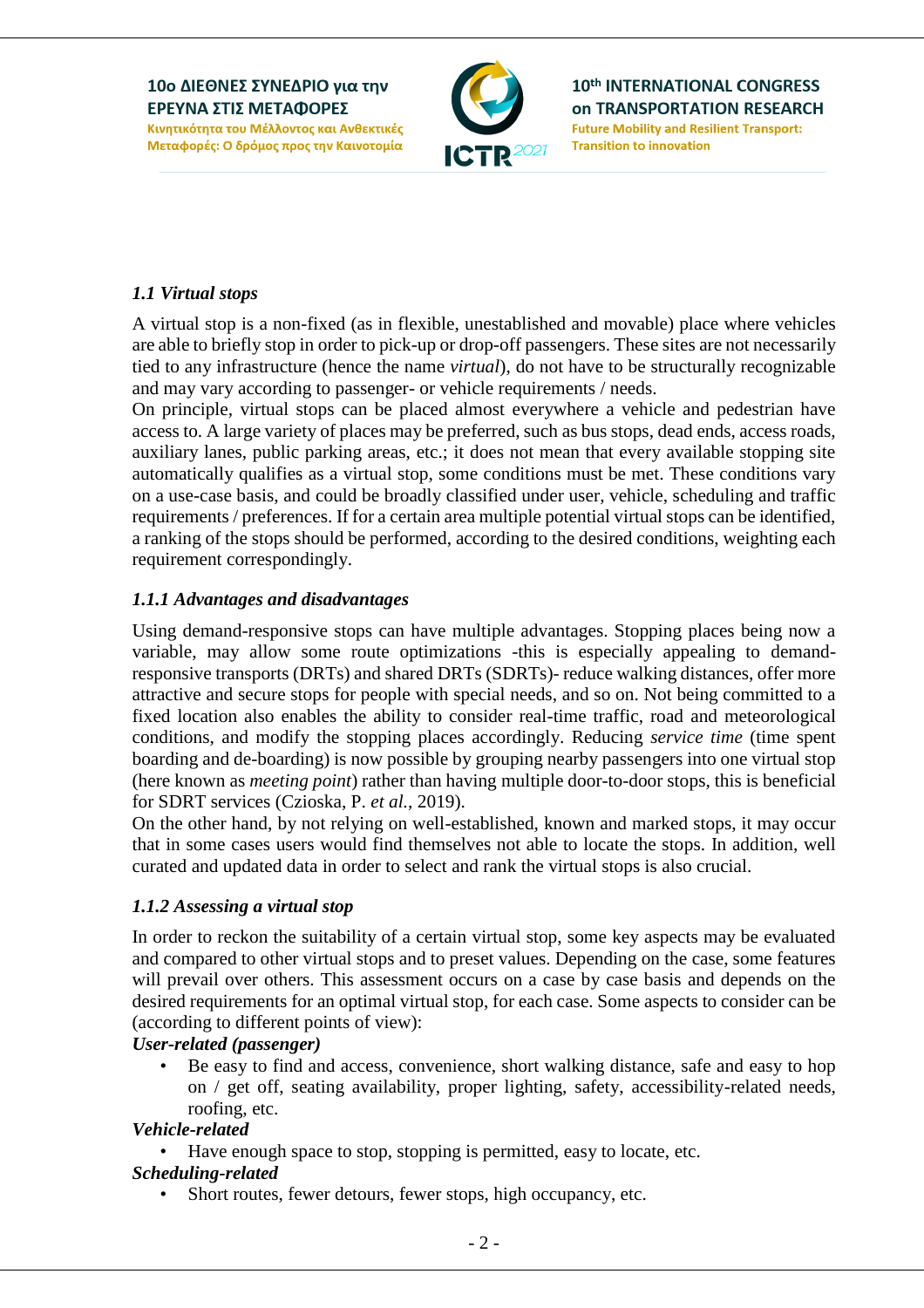

### *Traffic-related*

Cause little to no obstruction, low impact to other road users, have good visibility, safety, etc.

### *1.1.3 Applications and future use cases*

Virtual stops are going to be the key to optimize SDRT systems, no matter using autonomous shuttles or not. Operational efficiency (dead mileage, idle hours, number of vehicles used) could be improved as shown by the simulation experiment by Czioska, P. (2018), who also considered the city of Brunswick, where he found that the higher the demand, the more appealing are the benefits for SDRT systems to switch to a meeting point based model of operation instead of the currently used *doorstep*-model.

In the case of autonomous SDRT systems, a database of possible virtual stops, a well thought ride booking system and real-time data will be essential to determine and rank the stopcandidates and choose the one that best suits all actors involved (mainly the users and the vehicle). Data here is crucial, autonomous vehicles cannot take decisions without very clear input.

As for the users, they would benefit from having stops selected to fulfill all their special needs and preferences. In the future, local public transport could offer such a SDRT service using virtual stops, requiring balancing user comfort and influence on surrounding traffic, on a much bigger scale.

### *2. Simulation Scenarios*

### *2.1 Brunswick Scenario*

The scenario simulates the motorized individual traffic for a typical working day in the city of Brunswick, Germany. The scenario is publicly available on the GitHub site of the Transportation Systems institute  $(DLR-TS)^3$ . In order to build a simulation scenario with SUMO, it is necessary to define a network file, containing the information about the roads, intersections and traffic infrastructure, and a route file with the traffic demand.

#### *2.1.1. Traffic Network*

1

The network of the Brunswick scenario was imported from OpenStreetMap (OSM) using the SUMO tool Netconvert. The initial import from OSM into a SUMO network is fast, but the manual correction, especially for large traffic networks, is very time-consuming. OSM contains different geo data, which are not all relevant for traffic networks. Netconvert enables the user to filter the data that should be imported in SUMO and how it should be processed, in case of lack of information in some elements.

The first important modification is the use of a SUMO edge type file. This file specifies which OSM road types should be imported and assigns default values to certain attributes of the road type. If an OSM element does not contain information about an attribute, the specified default values will be used.

<sup>3</sup> <https://github.com/DLR-TS/sumo-scenarios/tree/master/brunswick/miv> last access 14. May 2021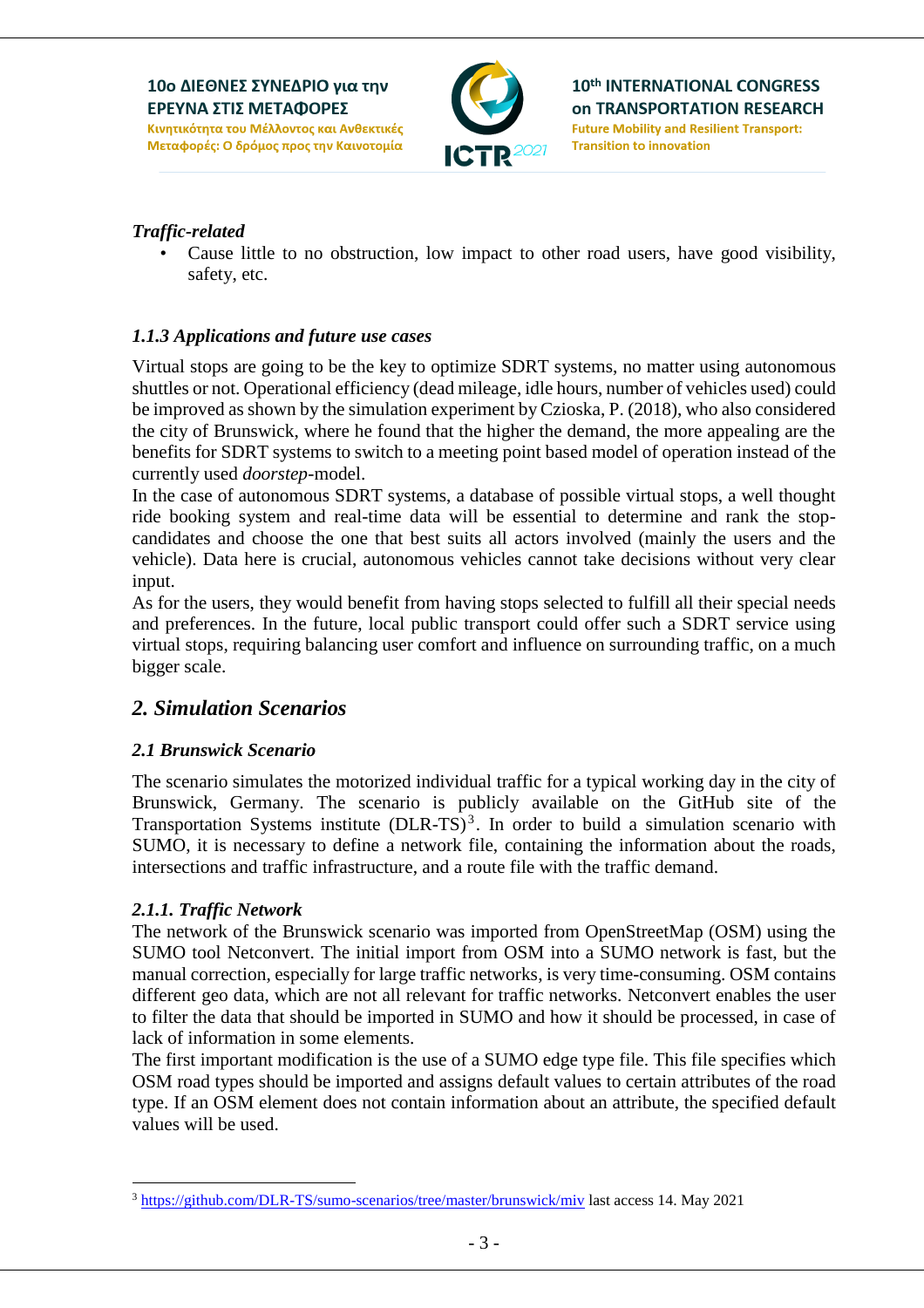

10th INTERNATIONAL CONGRESS **on TRANSPORTATION RESEARCH Future Mobility and Resilient Transport: Transition to innovation** 

Besides, multiple options for the processing with Netconvert can be given. For example, if a scenario of only car-based modes is to be set, the option keep-edges.by-vclass allows keeping only the edges that allow the vehicle class passenger.

Sometimes, the imported network in SUMO is not precise enough or the information in OSM contains errors and manual modifications are needed. Netconvert allows working with patch files, where the changes needed to be done in the network can be specified and will be taken by Netconvert. For each element of the network (i.e., edges, nodes, connections and traffic lights, which are defined as tllogic), a file is needed. For example, if the number of lanes of an edge have to be changed, this must be specified in the edge-files. Since the SUMO networksimported from OSM are geo referenced, the editing of the network is easier thanks to the fast searching of the area to edit in a web mapping tool (e.g. Google Maps, Bing Maps).

Other infrastructure elements like public transport stops and lines can also be imported from OSM. While the quality of street networks for vehicles is very good in OSM, the available information of pedestrian and bike infrastructure is sometimes lacking. Another option to build such lanes, would be to add restrictive lanes for pedestrians or for bicycles to certain types of edges. This can be specified in the SUMO type file using the attribute sidewalkWidth.

Since the Brunswick scenario simulates motorized individual traffic, only the edges allowing this classes and trams were imported. The tram infrastructure was imported for a more realistic model of the intersections. The SUMO network is shown in **Fehler! Verweisquelle konnte nicht gefunden werden.** and consists of 5,361 nodes and 11,773 edges. The yellow boxes in the network represents the induction-loop detectors, which will be explained in section '2.1.3 Simulation'.



*Figure 1 Brunswick scenario: sumo network*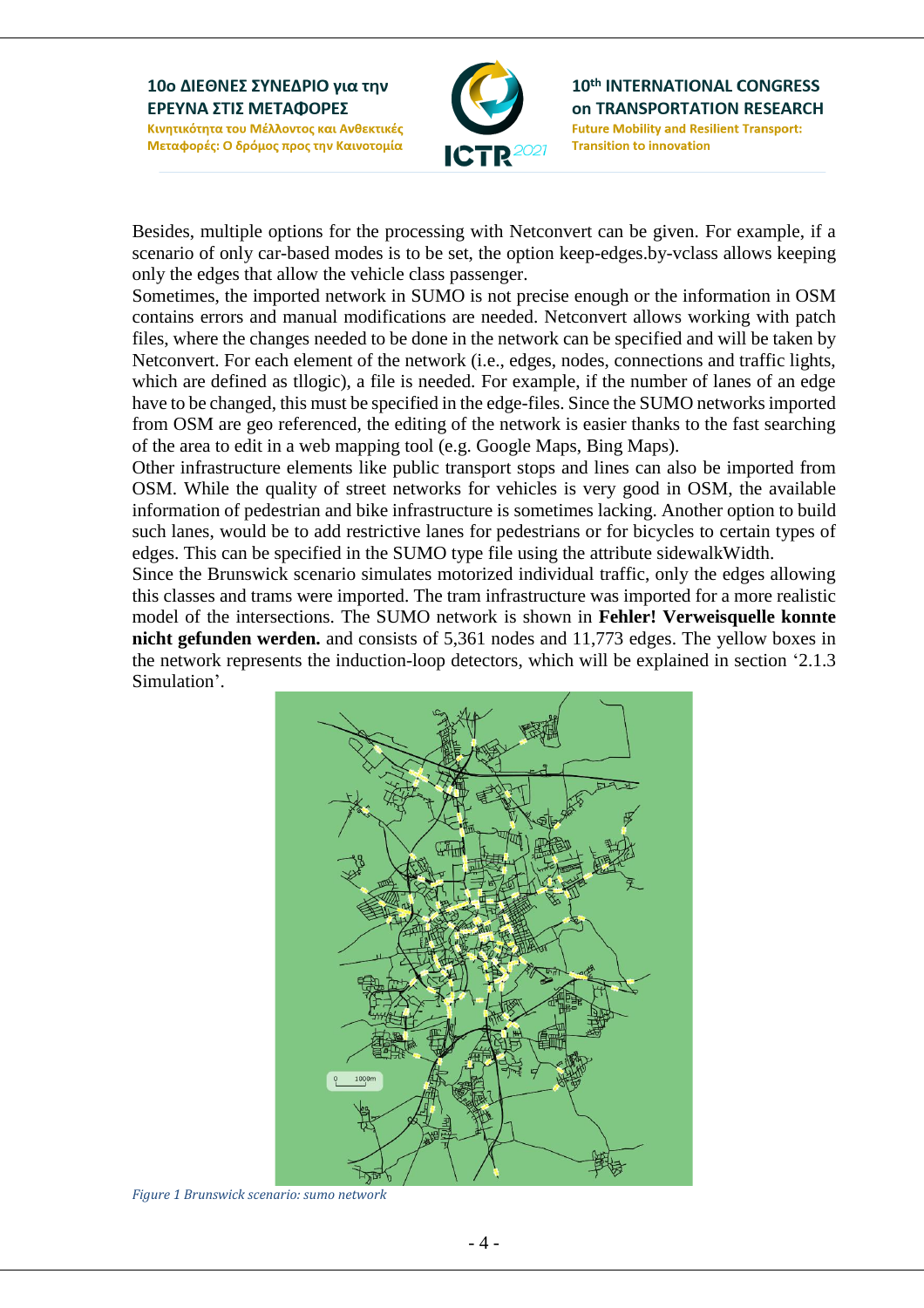

### *2.1*.*2 Traffic Demand*

The traffic demand of the Brunswick scenario was modeled with the agent-based simulation model "TAPAS" (Hertkorn, 2005; Heinrichs et al., 2016). The model was done in a mesoscopic level and for a major region, which includes the city of Brunswick. TAPAS describes the mobility behavior of a modeled population. Each person of the population contains sociodemographic attributes and follows an activity plan. For each activity that the person aims to perform, the destination and the transport mode are determined. The result is a trip chain along the day for every modeled person, where each trip consists of the departure time and the georeferenced origin and destination points.

Once the traffic network for the Brunswick scenario was ready, the TAPAS demand was imported and adapted to the scenario using the SUMO tool cutRoutes.py. For the Brunswick scenario, only the trips with the mode motorized individual traffic were considered. The demand consists of 637,703 trips, with the first trip departing at 3:40 am and the last one at 4:03 am of the next day.

#### *2.1.3 Simulation*

As mentioned before, the demand of the Brunswick scenario is defined as trips, consisting of a departure time and origin and destination points. The actual route of each vehicle is determined using the oneShot Dynamic Traffic Assignment with the re-routing option. Each vehicle calculates at its time of departure the fastest-path considering the current traffic state. If the traffic condition changes along the route and the vehicle can find another faster route to its destination, the vehicle will perform a rerouting decision and change its route.

To analyze the performance of the simulation, the simulated traffic volumes were compared to the traffic volumes of 2019 from traffic counters. Traffic flow data from 231 counters in the area of Brunswick was available. The traffic volumes for each traffic counter were analyzed and aggregated in 30 minutes interval. Since the counters have different frequency, the adoption of a 15 minutes interval for all counters was not possible. After the analysis of the data, only 129 counters from the 231 had valid data for 2019.

To be able to compare the results of the simulation, each traffic counter was imported as an induction loop detector in SUMO using its geolocation. The detectors are shown in yellow in **Fehler! Verweisquelle konnte nicht gefunden werden.**. According to the SUMO edge-type, 31 detectors are located on tertiary-edges, 60 on secondary-edges, 31 on primary-edges and 7 detectors are located on motorway-edges.

The GEH statistic was used to compare the real-world traffic counts with the simulation. The GEH is commonly used to compare two sets of traffic volumes and considers both the absolute difference and the percentage difference between the modelled and the observed flows. The GEH is calculated according:

$$
GEH = \sqrt{\frac{2(M-C)^2}{(M+C)}},\tag{1}
$$

where M is the hourly traffic volume from the traffic model and C is the real-world hourly traffic count.

Since the GEH compares hourly traffic volumes, both traffic volumes from the real-world and from the simulation were aggregated in an hour interval starting at 5 am.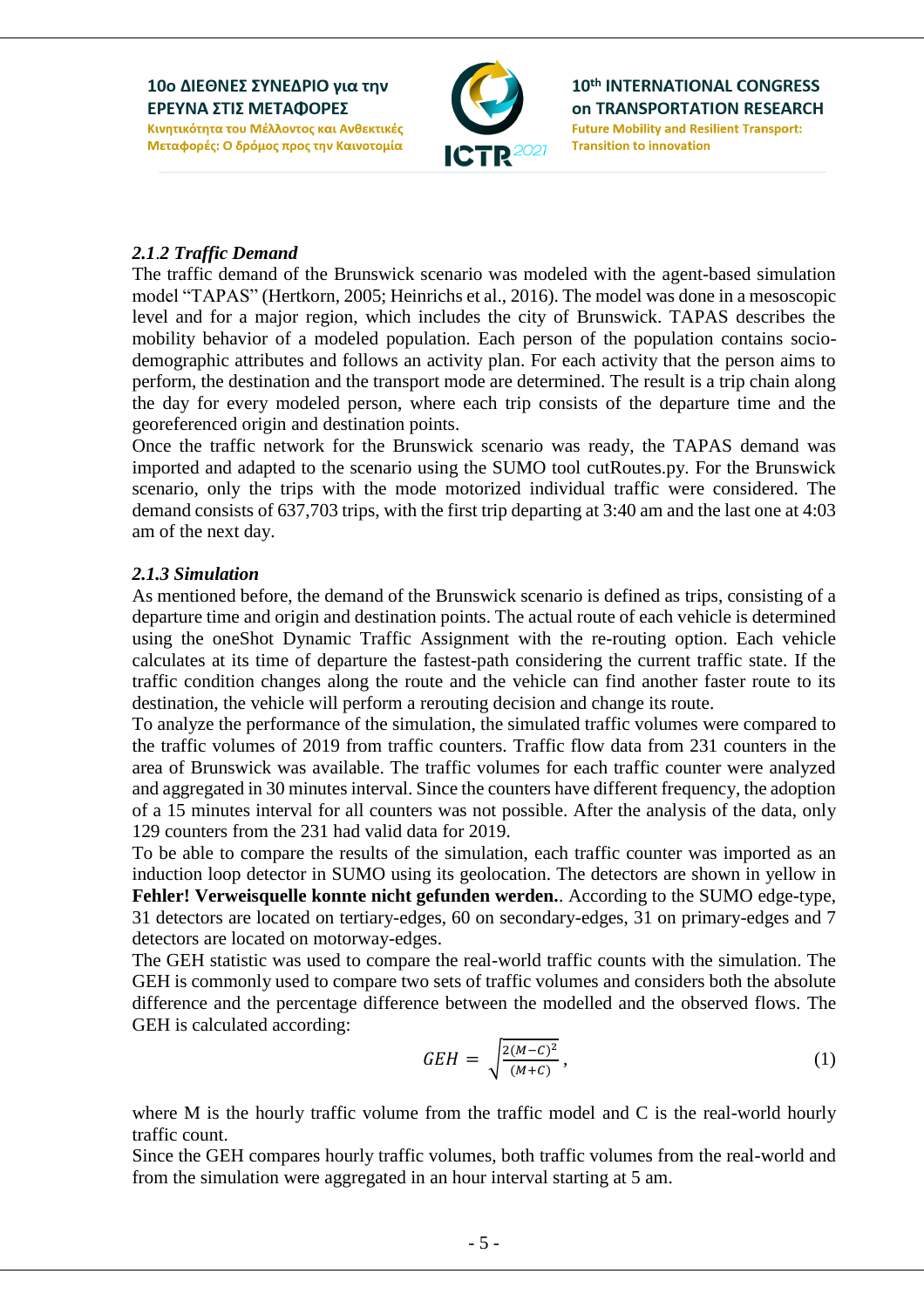

10th INTERNATIONAL CONGRESS **on TRANSPORTATION RESEARCH Future Mobility and Resilient Transport: Transition to innovation** 

### *2.3 Virtual Stops*

After preparing the simulation scenario of the City of Brunswick including the OSM-based net and the traffic demand of TAPAS, this scenario can function as a basis for many traffic studies. As an example, the evaluation of the virtual stops is based on this simulation scenario. This evaluation is a first concept and shall concentrate on the positioning of the virtual stop and the impacts on the traffic. Especially the microscopic simulation enables to analyze the impact on the traffic safety, the traffic flow and the itinerary of the user. Of course, there are further aspects as the covered distance of the shuttle, but this paper concentrates on the previous mentioned. To compare two or more alternative stops, the size of the evaluated area should be the same for the measurement of the appropriate values. For this purpose, a radius around the location of a user request is defined which is large enough to include all possible stops and the current traffic. That gives the opportunity to directly compare the results of the measurements. Another possibility is to measure within an area around the stop and compare the result with the usecase without a stop (comparative case). To compare different stops, the differences between the use-cases with stops and their associated comparative use-cases are used. Since the stops to be compared are nearby the first option is sufficient for the examination in this paper.

### *2.3.1 Traffic Safety*

Generally, the standard car-following models used in SUMO are collision-free. That means an evaluation of accidents does not make sense with the simulation. Instead, there are various safety measures which describe critical situations without accidents. As an example, the postencroachment time (PET) describes the time two vehicles miss at a junction (Laureshyn, 2010). Under a certain threshold the situation is meant to be critical (Qi, 2020). The number of such critical situations are possible to use as a measure of traffic safety. SUMO allows to measure various safety measures with the help of the device for safety surrogate measures (SSM device). Currently, the SSM device can measure the time to collision (TTC) (Laureshyn, 2010), the deceleration rate to avoid a crash (DRAC) (Fazekas, 2017), the post-encroachment time (PET), the brake rate (BR), the spacing (SGAP) and the time headway (TGAP). If the results exist of a scalar value, it would be the easiest case to compare the results for determining traffic safety degree. Then, higher values would mean lower safety degree and vice versa. Many of the safety surrogate measures computed by SUMO are sensitive to similar situations. Therefore, a small selection of safety measures could be enough to describe the effects of the stop locations on the traffic safety. Only the PET describes critical situations for crossing vehicles on junctions. All other measures are sensitive to car-following situations, i.e. it is enough to have only one of these in order not to count the same critical situations multiple times. The measure that suits best to the PET seems to be the TGAP in SUMO. If the acceleration of the vehicle of the PET measure is a=0, both measures describe the time, that the vehicle needs to reach the position of the crossing or leading vehicle, respectively, at that moment. Since, in general, the acceleration is small, it is expected that the difference between the measures of the TGAP, as relation between the spacing and the current speed, and as measured time the vehicle needs to reach the current position, is relatively small. A detailed examination in on going work can confirm this assumption. For the moment, the sum of the number of different situations with critical PET and the number of different situations with critical TGAP defines the traffic safety in this study.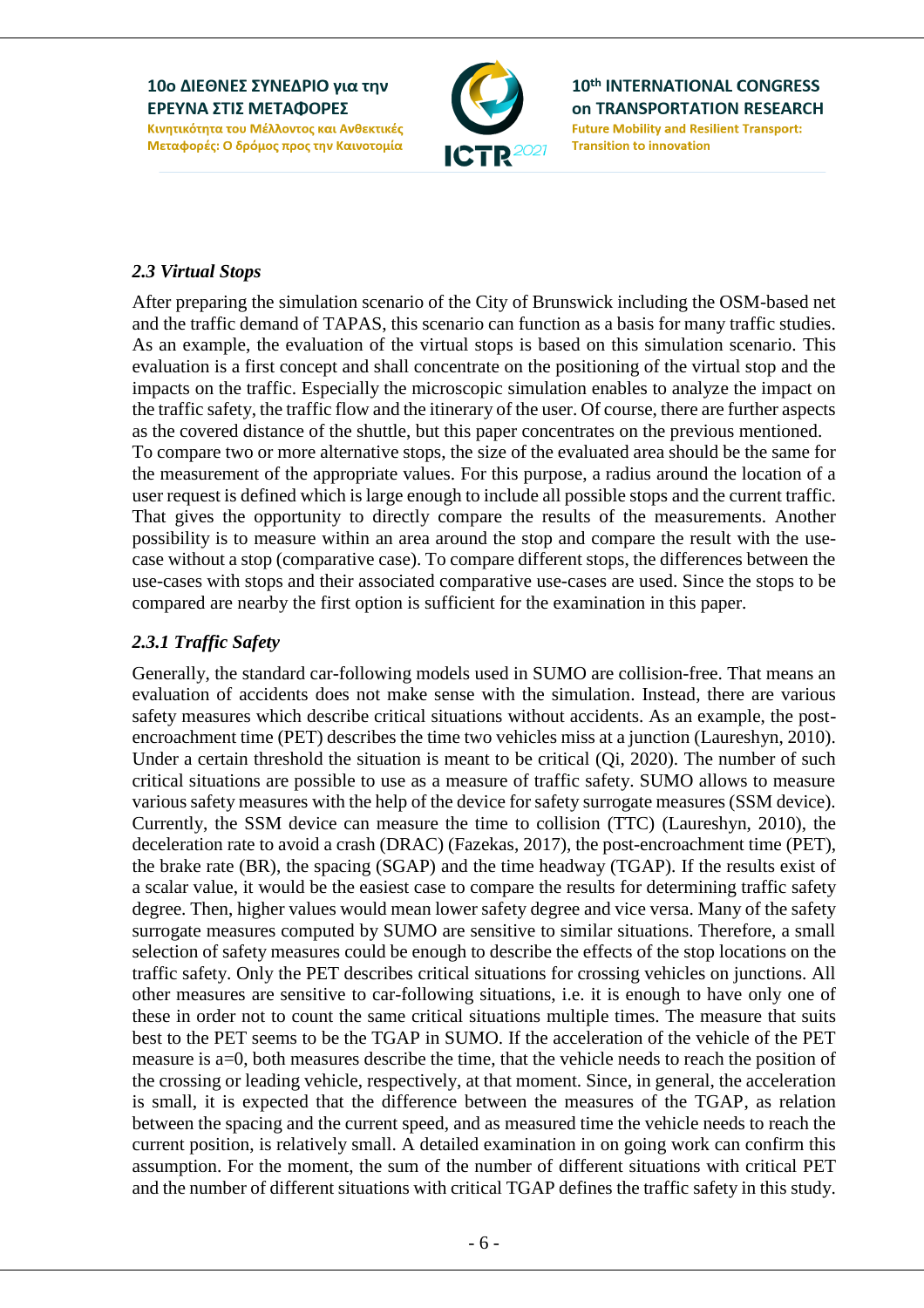

10th INTERNATIONAL CONGRESS **on TRANSPORTATION RESEARCH Future Mobility and Resilient Transport: Transition to innovation** 

Due to the similarity of the two measures, the same threshold holds for both measures. (Archer, 2005) indicated a threshold for the PET of 1s - 1.5s. (Qi, 2020) tried to determine the threshold for the PET that makes it critical. Although the 15%, 50% and 85% quantile values of the measured values are arbitrarily chosen, the authors get four levels of conflict: *serious conflict* (0-0.7s), *general conflict* (0.7s-1.31s), *slight conflict* (1.31s-2.25s) and *potential conflict* (greater than 2.25s). To make the simulation very sensitive to situations with a conflict, for the simulations study the threshold is set to 3s.

### *2.3.2 Traffic Flow*

To determine the traffic flow, different possible measures are existing. Not all are generalized to all traffic situations such as waiting times at junctions, length of traffic jams, mean speeds etc. and therefore unsuitable for generic scenarios. In contrast, the mean time loss seems to be a good candidate. The time loss at an edge is defined as the sum over the time differences between the time a vehicle needs to drive through the edge with its desired speed and without stopping at junctions and the time that vehicle needs to drive through the edge when encountering other road users. The mean time loss over all vehicles and all edges within the investigated area should well reflect the delays in the traffic flow caused by the stop of the vehicle providing DRT service.

### *2.3.3 Itinerary of the User*

To evaluate the itinerary of the user, different possible measurements can be used. One of them is the length of the itinerary. But this ignores possible waiting times at junctions for crossing. Since a scalar value is desirable for an easier comparison, the duration for the itinerary is used as indicator, which considers both the length of the itinerary and waiting times at junctions. For a later study, an individualization by changing the speed of the simulated user is possible for better reflecting situations in the reality.

### *2.3.4 Further Measures*

There are more possible indicators to evaluate the position of a stop, such as the time the shuttle needs to go to the stop from its origin and subsequently the time the shuttle needs to go to its original destination. For that the route of the shuttle is needed. To prepare and include complete routes would make the study much more complex and is out of the scope of this paper.

### *2.3.5 Implementation in SUMO*

The measures for the traffic safety and the traffic flow strongly correlates with the traffic in the simulation. This traffic should be as realistic as possible to get meaningful results. If there is no data for calibrating the traffic, the result of the TAPAS model gives at least a general input. The overall simulation scenario, mentioned in 2.2, does not include subordinate roads, while many stops locate on side streets. Due to that, the simulation network is extended by adding all subordinate roads and canceling the patches that do not work with these changes. When measuring the itinerary of a user it is actually also needed to consider the respective sidewalks. Since the information about sidewalks are often missing in OSM, walking on subordinate roads is allowed in the simulation.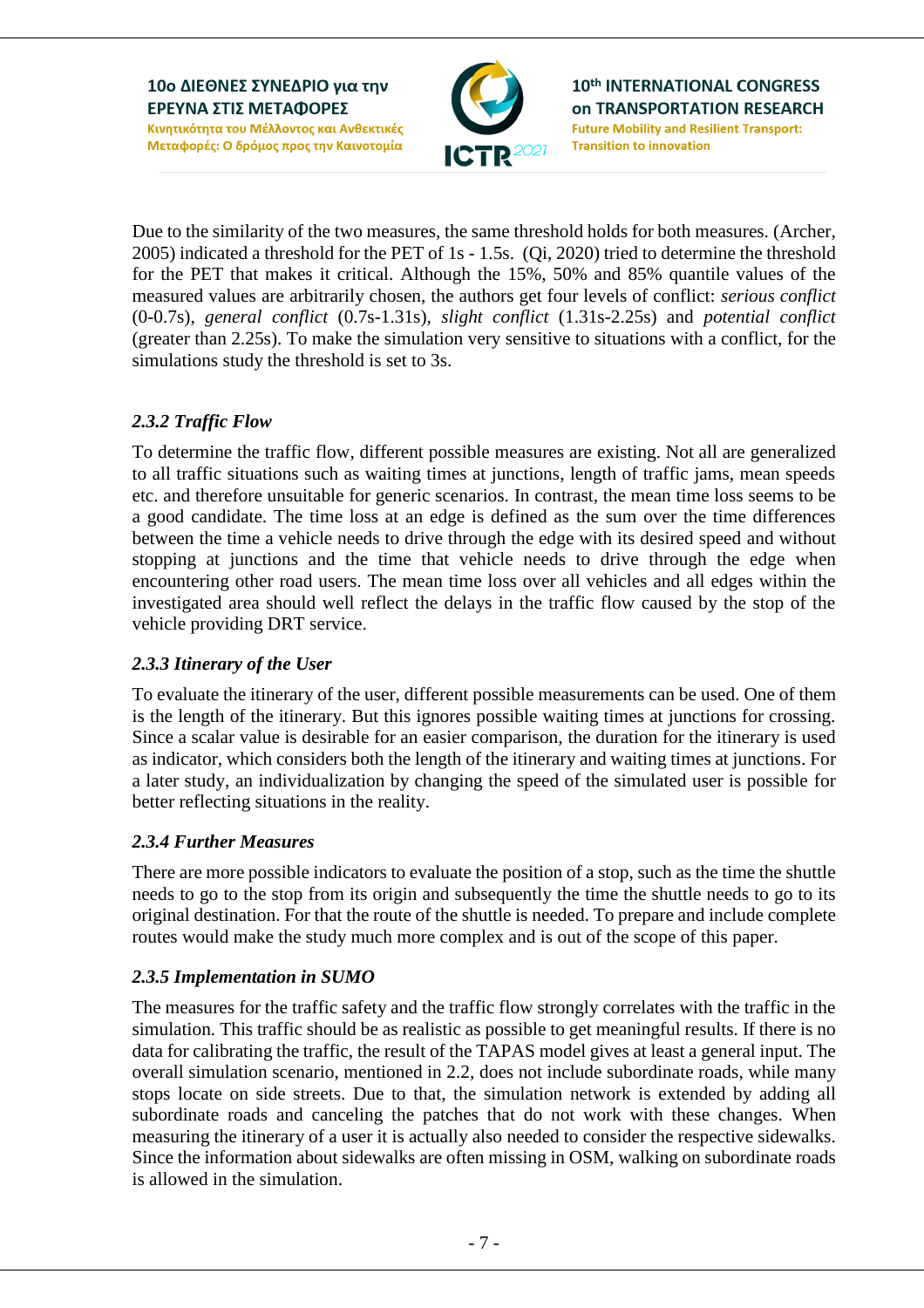

10th INTERNATIONAL CONGRESS **on TRANSPORTATION RESEARCH Future Mobility and Resilient Transport: Transition to innovation** 

In SUMO a so-called *busStop* marks the position of a stop in the net. One possibility to define a vehicle's stop within its route file is to specify a predefined *busStop*. Setting the attribute *parking* of the vehicle stop true or false makes the vehicle stop next to the lane (such as stopping at a parking or at an extra lane for a bus stop) or on the lane. If a sidewalk, used by a pedestrian, is not part of the edge with the stop, accesses must be made available to connect the *busStop* and the sidewalk.

During simulation, SUMO writes time loss information to an output file, if the respective configuration file contains so-called *edgeData* definition within the additional files. Setting the *timeLoss* to the attribute makes SUMO to calculate and aggregate the time loss of each simulation step for all edges and output the result to another file. After filtering the edges of the output by the edges within the considered area, the sum of the time loss of these edges is divided by the sum of *left* and *arrived* vehicles of these edges. The number of left and arrived vehicles are also part of the *edgeData*.

To get the safety surrogate measures all vehicles need an SSM device. As example, the following definition of a tripinfo-device within the SUMO configuration file is responsible for that:

<tripinfo-device>

```
 <device.ssm.probability value="1"/>
   <device.ssm.measures value="PET TGAP"/>
   <device.ssm.thresholds value="3 3"/>
   <device.ssm.file value="conflicts.out.xml"/>
   <device.ssm.filter-edges.input-file value="SSMEdges.txt"/>
</tripinfo-device>
```
The specification of an edge input file restricts the measurement of the conflicts to the given list of edges. Since the movements of the vehicles depends on the setting of random numbers and several parameters will be affected, such as the used *speedFactor* or the attribute *sigma* within the car-following model, many simulation runs with different random number seeds are needed. The number of runs depends on the speed of the convergence behavior of the measured values and the needed accuracy. This is planned to be done in a future study.

# *3. Simulation Results*

### *3.1 Overall simulation results*

The Brunswick scenario simulates the motorized individual traffic during the 24 hours of a typical working day. During the simulation, 637,703 vehicles were inserted and 49 teleports occurs, with the main cause being yield (vehicle is stuck on a low-priority road and did not find a gap in the prioritized traffic). The entire simulation took 1 hour and 10 minutes, resulting in a real time factor of 21.75.

To evaluate the performance of the simulation, the GEH statistic was calculated based on the traffic flow data of 129 detectors for the year 2019. The points in [Figure 2.](#page-8-0)a show the GEH value of each detector for each hour. The GEH shows a significant variation, reaching values of 37.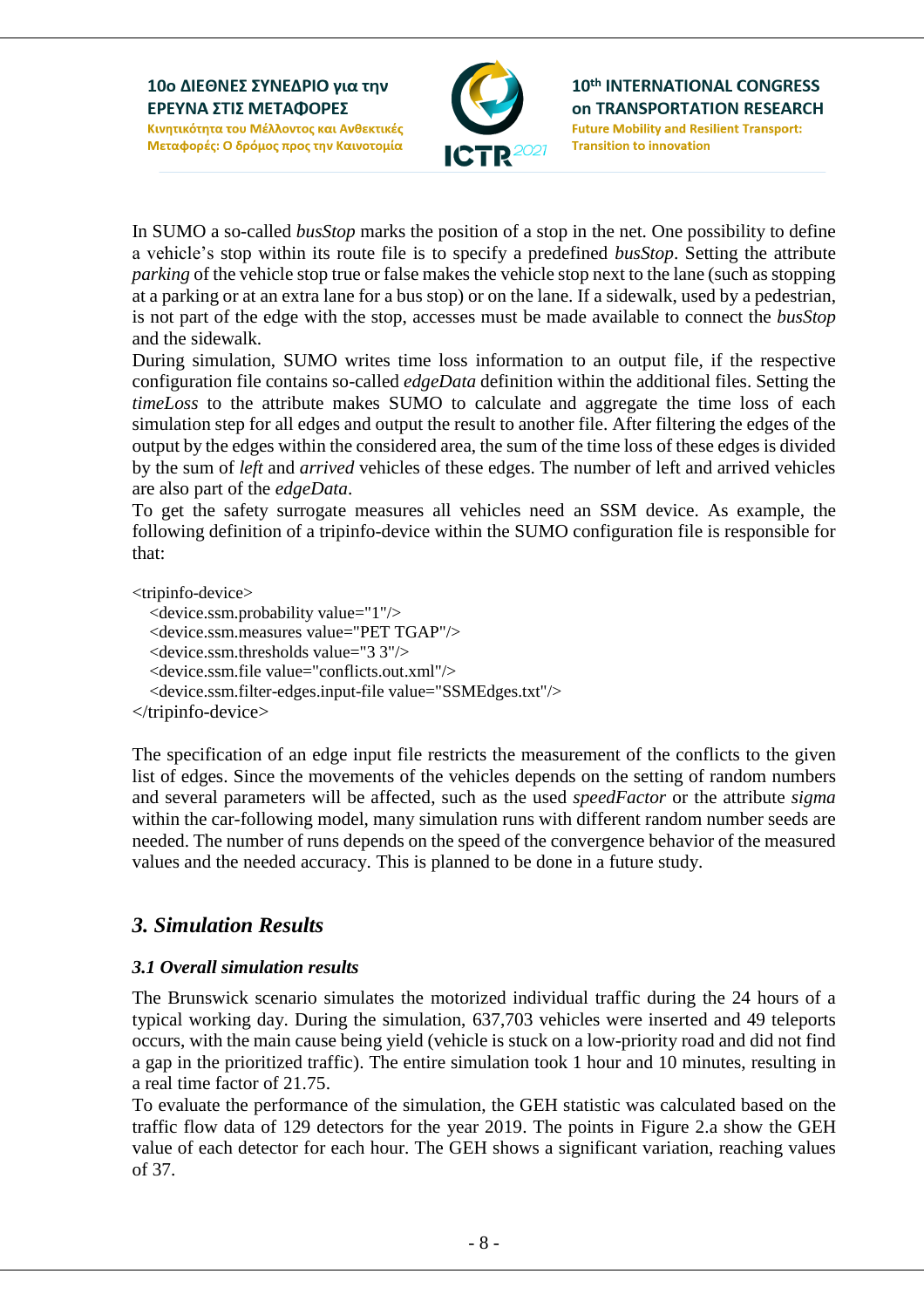

10th INTERNATIONAL CONGRESS **on TRANSPORTATION RESEARCH Future Mobility and Resilient Transport: Transition to innovation** 

According to the literature, a GEH below 5 in at least 85% of the cases is considered as a good performance. A GEH between 5 and 10 indicates that simulated flows may require further investigation and a GEH above 10 shows a poor fit. The 85th percentile is shown as a blue line in the figure. Contrary to the recommendation, these values varying between 7.79 and 17.15 over the simulation time.

[Figure 2.](#page-8-0)b shows the GEHs of all detectors according to the three categories previously mentioned (i.e., GEH  $\le$  5, 5  $\lt$  GEH  $\le$  10 and GEH  $>$  10) for each hour of the simulation. During the morning peak hour from 7 to 8 am, 43 detectors show values below 5, 38 detectors have GEH values between 5 and 10, and the remaining 48 detectors show a GEH greater than 10.

According to these results, a calibration of the simulation to improve its performance would be beneficial.



<span id="page-8-0"></span>*Figure 2 GEH results for the simulation (a. shows the GEH value for each detector and the 85th percentile; b. shows the percentage of detectors with GEH values according to the three categories)*

#### *3.1.1 Virtual-stops scenario:*

Traffic flow data from five detectors is available in the selected area for the virtual-stops scenario. The results of the detectors in this area show a better performance. The percentages of each of the three GEH categories mentioned above are indicated in [Figure 2.](#page-8-0)b. The performance of the simulation during the morning hours is significantly lower than for the rest of the day. The peak hour from 7 am to 8 am shows only a 40% of the detectors with a GEH lower than 5. The [Figure 2.](#page-8-0)a shows the simulated and actual traffic volume in number of vehicles per hour for the detector 'MS136'. This detector is located on the same street as the virtual stops under study but about 600 meters further north.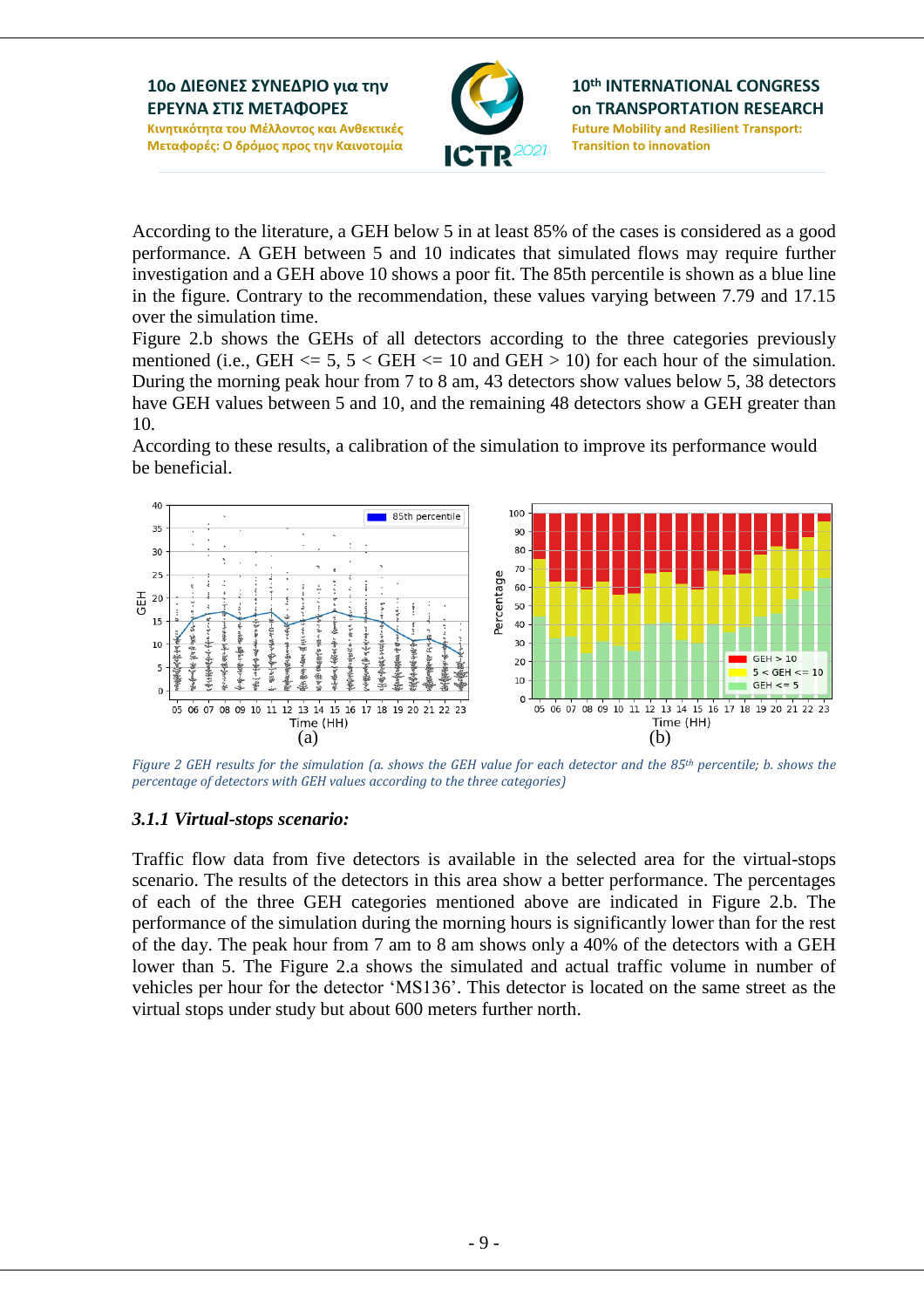

*Figure 3 Simulation performance in the area of the virtual-stops scenario (a. shows the hourly traffic volumes for detector 'MS136'; b. shows the GEH of the five selected detectors according to the three categories)*

#### *3.2 Calibration*

The simulation result, mentioned in 3.1, is based on SUMO's oneshot traffic assignment with re-routing possibility, i.e. each driver uses the fastest route at his departure time and can adjust his route on the way according to the current traffic state and the pre-defined re-routing interval in SUMO. The resultant routes are further calibrated for reflecting the real traffic flows during the peak hour period (7:30 – 8:30 am), considered in the virtual-stops based DRT scenario. The essential concept of the calibration is to calibrate route choice with the given measured traffic flows. The coupling tool of SUMO and Cadyts (Flötteröd, 2009 and 2017) was used accordingly. With the consideration of the reasonable traffic state not only the trips, departing within the peak hour period, but also the trips, departing 2 hours before the rush hour. In order to calibrate route choice alternative routes are generated by using SUMO's Duarouter with the mesoscopic Gawron assignment method. These alternative routes were used as input together with the network and the corresponding data with 30-minute interval, collected by 150 detectors.

Relative absolute error (RAE) is chosen as evaluation indicator. The calibration result is shown in Figure 5. It is apparent to see that the relative absolute errors of the flows are significantly reduced in comparison to the result before the calibration. Totally, 41% of the simulated flows have a RAE less than 30% before the calibration, while this percentage is improved to 74% after the calibration. Furthermore, 55% of the simulated flows have a RAE less than 15%.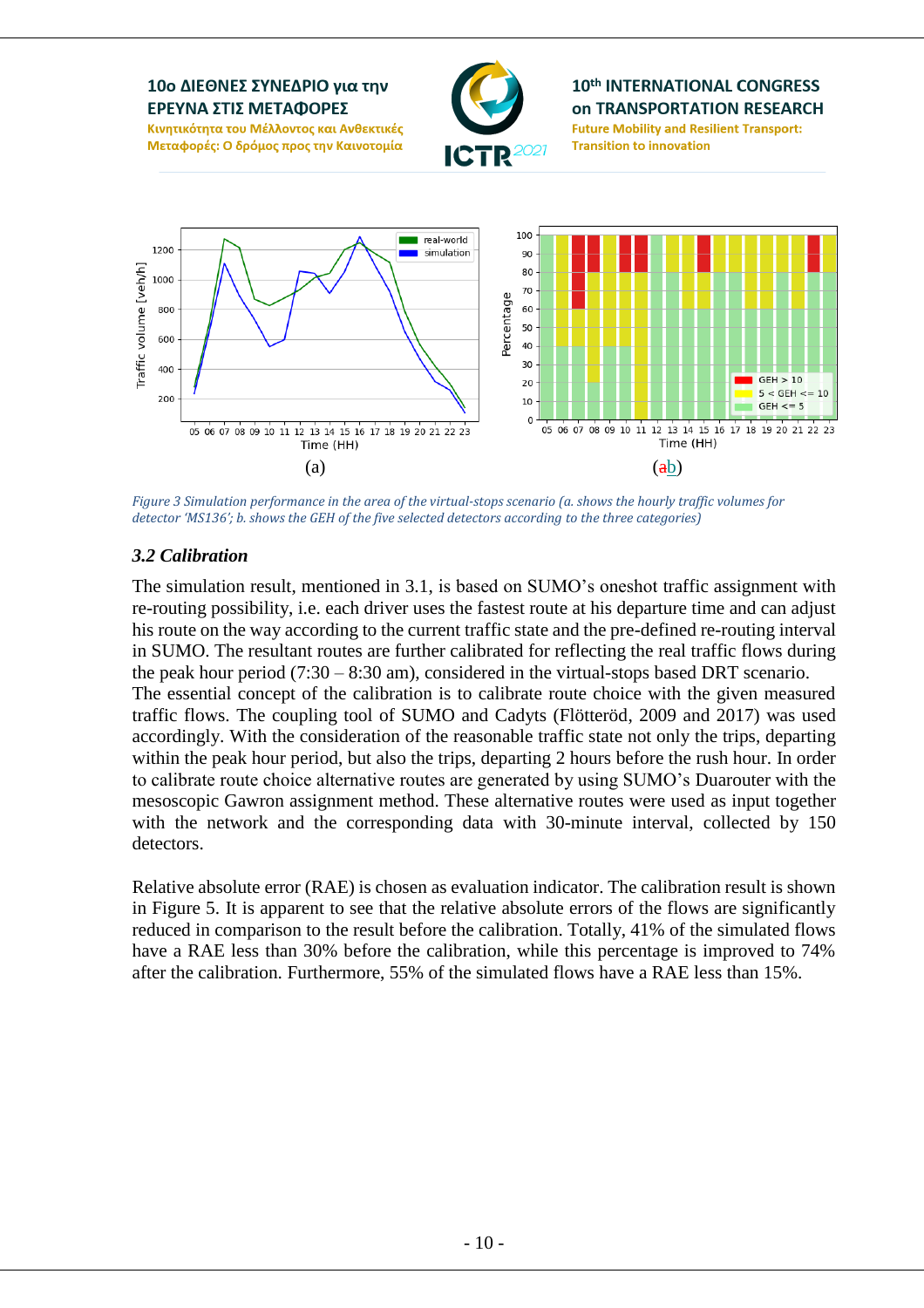#### 10ο ΔΙΕΘΝΕΣ ΣΥΝΕΔΡΙΟ για την ΕΡΕΥΝΑ ΣΤΙΣ ΜΕΤΑΦΟΡΕΣ Κινητικότητα του Μέλλοντος και Ανθεκτικές



#### 10th INTERNATIONAL CONGRESS **on TRANSPORTATION RESEARCH Future Mobility and Resilient Transport:**

**Transition to innovation** 

Μεταφορές: Ο δρόμος προς την Καινοτομία



relative absolute error of flows (%)

*Figure 5 Distribution of the relative absolute errors between the calibrated and detected flows* 

As mentioned above detected data with a 30-minute interval was used. In order to use GEH to evaluate the result the calibrated flows were further aggregated at hourly level. Table 1 indicates the result comparison. The oneshot- and Duarouter-based assignments results in that 39% and 27% of the evaluated flows have a GEH-value less than or equal to 5 respectively. More than 28% of evaluated flows have a GEH-value either between 5 and 10 or greater than 10. After the calibration, most of the evaluated flows have a GEH-value less than 5 (73%), i.e. they are considered a good match between the simulated and detected flows. This result corresponds to the above-mentioned evaluation, when the RAE threshold is set to 30%. The percentage of the modelled flows with a GEH-value greater than 10 is significantly reduced.

| GEH-<br>value | <b>Oneshot</b> with<br>re-routing | <b>Duarouter-based routes</b><br>before calibration | Duarouter-based routes<br>after calibration |
|---------------|-----------------------------------|-----------------------------------------------------|---------------------------------------------|
| $\leq$ 5      | 39%                               | 27%                                                 | 73%                                         |
| $5-10$        | 28%                               | 29%                                                 | 18%                                         |
| >10           | 33%                               | 43%                                                 | 9%                                          |

*Table 1 Comparison of the GEH-values before and after the route choice calibration*

#### *3.3 Virtual Stops*

The demonstration of the evaluation of the stops consists of two stops. The first stop is located at the right lane of a two-sided road, whilst the second stop is within a bus stop with an extra lane. The threshold for the safety measures is set to 3 sec. The safety-related parameters will be measured only in a square around the location of a user request with an edge length of 400 m. Accordingly, the whole scenario is reduced to a square as aforementioned but with an edge length of 1000 m. The walking speed is 5.4km/h as SUMOs default. For the warming-up phase the simulation starts 30 min before the shuttle begins to run in the simulation network. The shuttle starts on the edge at the margin of the simulation network at the time 1:07:30:00  $(=113400$  seconds) and runs to its service stop. It will wait for 3 min for picking up the customer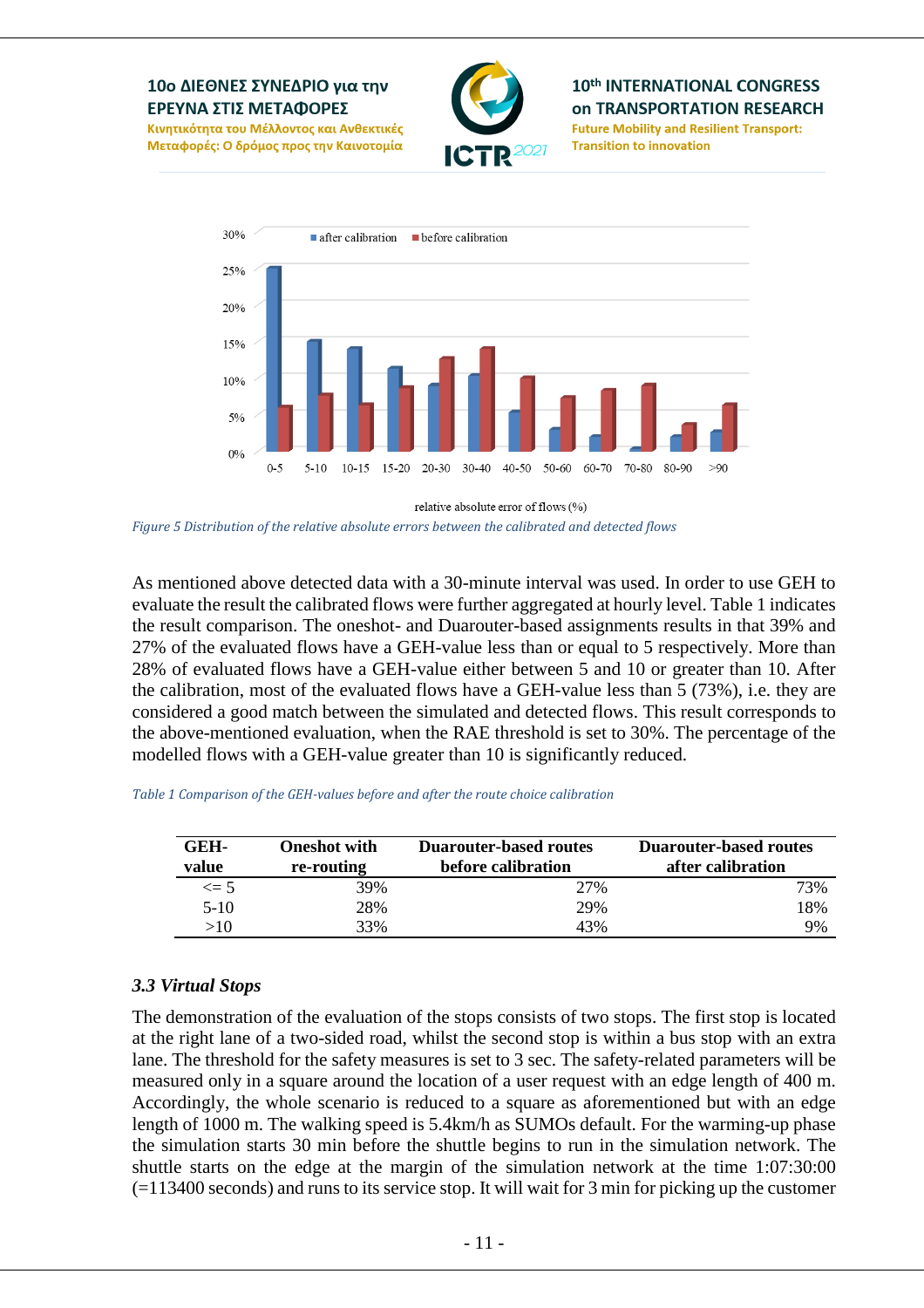

and then continue to run to its pre-defined destination, i.e. a pre-defined edge on the other side of the simulation network. The simulation ends at the time 1:08:00:00 (115200 seconds), when the shuttle already has left the simulation. The values for the traffic safety and the traffic flow are measured only during this 30 min (without considering the warming up phase). Table [2Table](#page-11-0) 2: shows the results of the simulation with stop at the lane, within stop within the bus stop and without the shuttle.

<span id="page-11-0"></span>*Table 2: Results of the evaluation of the two stops*

| <b>Measure</b>                                | <b>Without shuttle</b> | Stop at lane | Stop within bus stop |
|-----------------------------------------------|------------------------|--------------|----------------------|
| Number of conflicts                           | - 3968                 | 4063         | 4009                 |
| $(\text{\#PET}, \text{\#TGAP})$ $(160, 3808)$ |                        | (169, 3894)  | (156, 3853)          |
| Mean time loss $(s/veh)$ 5.9                  |                        | 6.6          | 5.4                  |
| duration for the itinerary $(s)$ -            |                        |              | 38                   |



*Figure 6: Left: violet square: the simulated area, orange square: the measuring range, blue triangle: the user request, red circles: the stop candidates, yellow arrows: the shuttle route. Right: blue triangle: the user request, dotted lines: the user's paths to the stops*

# *4. Conclusions*

This paper presented a simulation scenario of the city of Brunswick with the microscopic traffic simulation SUMO. The simulation scenario is open so that other researchers can save a lot of time which can be used for further research.

The route choice calibration with detected flows was carried out for reflecting the real-road condition during the peak period in the aforementioned DRT scenario area. The respective result shows an apparent improvement when evaluating the calibration with both RAE and the GEH statistics. However, further examination and improvement are still needed especially for the flows with large GEH-values.

Additionally, an analysis for virtual stops was presented here as an example what can be evaluated with such a simulation scenario. To get more realistic results many simulation runs should be used to calculate mean values and uncertainties as well as the use of a calibrated simulation scenario is recommended.

### *5. Acknowledgement*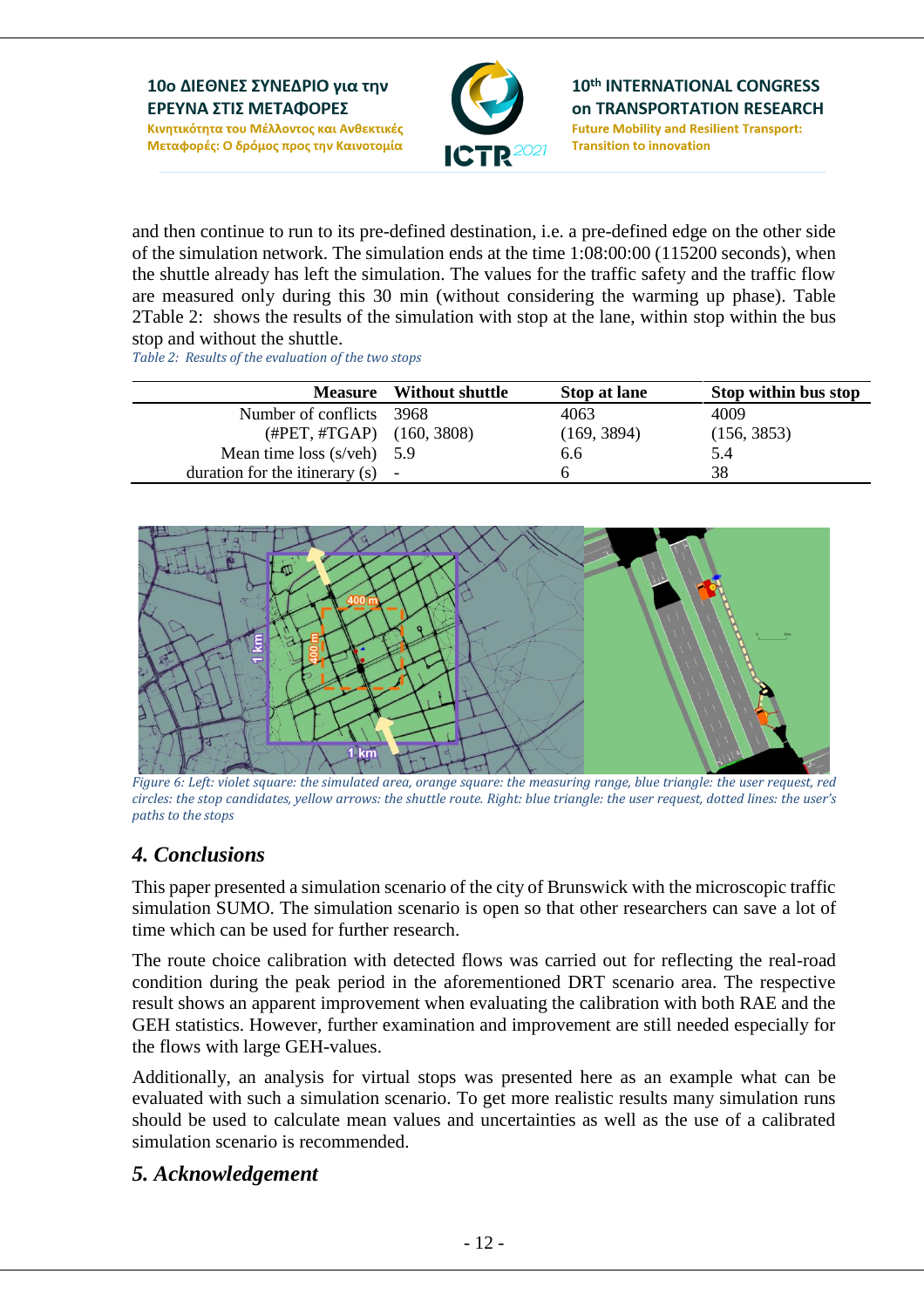

The examination of the positioning of the virtual stops is part of the project ViVre – "Virtuelle Haltestellen für den automatisierten Verkehr der Zukunft" (engl.: "Virtual Stops for the automated traffic of the future") and has received funding from the Federal Ministry of Transport and Digital Infrastructure.

### *6. References-Bibliography*

Alvarez et al., 2018: "Microscopic Traffic Simulation using SUMO"; Pablo Alvarez Lopez, Michael Behrisch, Laura Bieker-Walz, Jakob Erdmann, Yun-Pang Flötteröd, Robert Hilbrich, Leonhard Lücken, Johannes Rummel, Peter Wagner, and Evamarie Wießner. IEEE Intelligent Transportation Systems Conference (ITSC), 2018.

Archer, J (2005): "Indicators for traffic safety assessment and prediction and their application in micro-simulation modelling", Trita-INFRA, ISSN 1651-0216, 2005:013. http://kth.diva-portal.org/smash/get/diva2:7295/FULLTEXT01.pdf

Czioska, P. (2018). Meeting point locations for shared rides. *Wissenschaftliche Arbeiten der Fachrichtung Geodäsie und Geoinformatik der Universität Hannover*. ISSN 0174-1454, Nr. 339, Hannover 2018.

Czioska, P., Kutadinata, R., Trifunović, A. et al. Real-world meeting points for shared demandresponsive transportation systems. Public Transp 11, 341–377 (2019). https://doi.org/10.1007/s12469-019-00207-y

Heinrichs, M., Krajzewicz, D., Cyganski, R., & von Schmidt, A. (2016). Disaggregated car fleets in microscopic travel demand modelling. Procedia Computer Science, 83, 155-162.

Hertkorn, G. (2005). Mikroskopische Modellierung von zeitabhängiger Verkehrsnachfrage und von Verkehrsflußmustern (Doctoral dissertation, Deutsches Zentrum für Luft-und Raumfahrt, Forschungsbericht 2004-29).

Krajzewicz et al., 2017: Computing spatial charging needs using an agent-based demand model; Krajzewicz, Daniel and Hardinghaus, Michael and Heinrichs, Matthias and Beige, Sigrun. In: ISC'2017, 15th Annual Industrial Simulation Conference, Seiten 24-29. EUROSIS-ETI. ISC 2017: 15th Annual Industrial Simulation Conference, 31. May - 02. Juen 2017, Warsaw, Poland. ISBN 978-90-77381-98-4.

Flötteröd, Yun-Pang (2017) SUMO-Cadyts calibration with limited data quality. SUMO User Conference 2017 - Towards Simulation for Autonomous Mobility, 08.-10. Mai 2017, Berlin, Deutschland.

Flötteröd, Gunnar, 2009. Cadyts - a free calibration tool for dynamic traffic simulations. In the proceedings of the 2009 Swiss Transport Research Conference, Monte Verita, Switzerland, September 2009.

Laureshyn A, Svensson A, Hydén C. Evaluation of traffic safety, based on micro-level behavioural data: theoretical framework and first implementation. Accid Anal Prev. 2010 Nov;42(6):1637-46. doi: 10.1016/j.aap.2010.03.021. Epub 2010 May 5. PMID: 20728612.